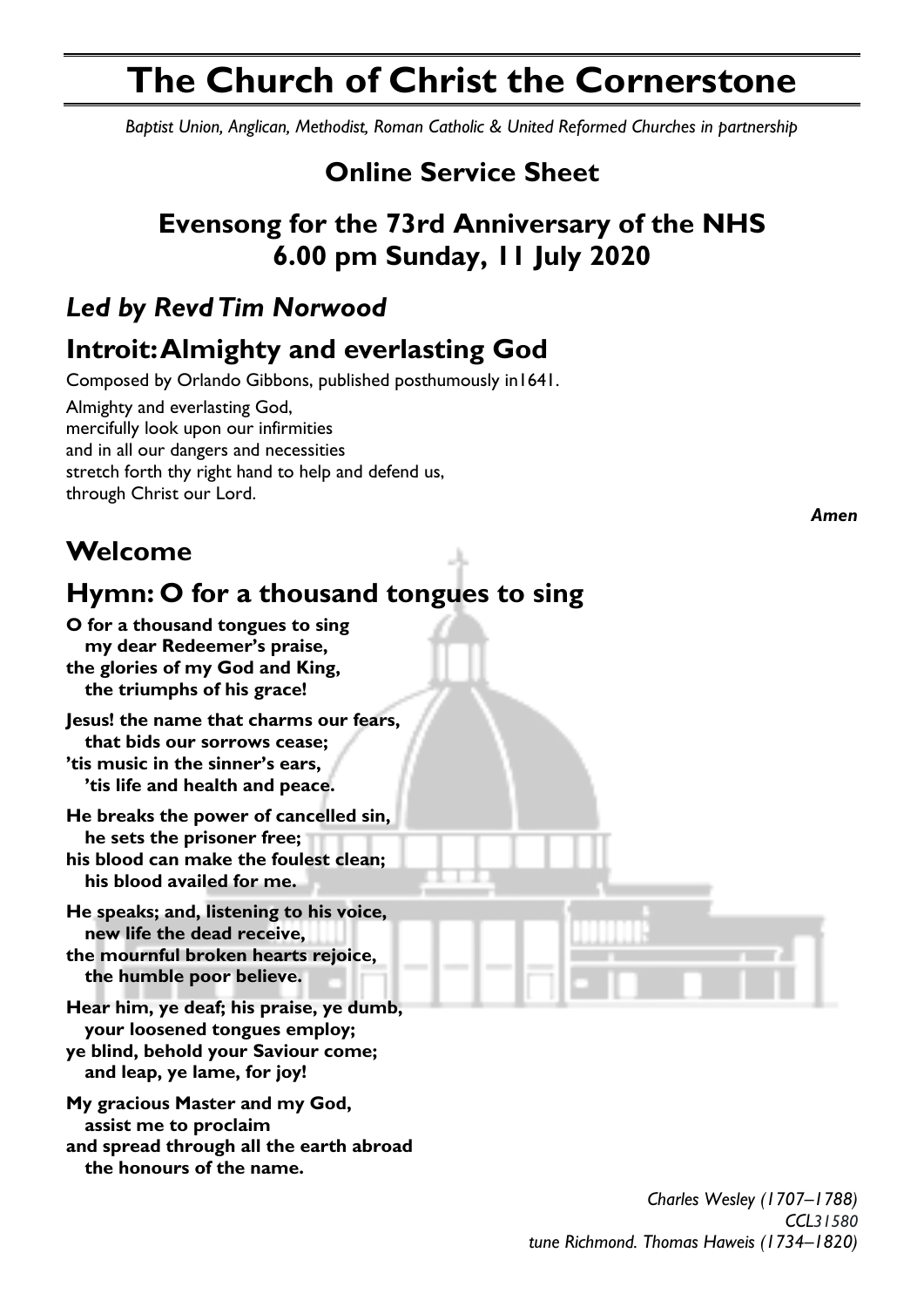# **Preface and Confession**

Dearly beloved brethren, the Scripture moveth us in sundry places to acknowledge and confess our manifold sins and wickedness; and that we should not dissemble nor cloak them before the face of Almighty God our heavenly Father; but confess them with an humble, lowly, penitent, and obedient heart; to the end that we may obtain forgiveness of the same, by his infinite goodness and mercy. And although we ought at all times humbly to acknowledge our sins before God; yet ought we most chiefly so to do, when we assemble and meet together to render thanks for the great benefits that we have received at his hands, to set forth his most worthy praise, to hear his most holy Word, and to ask those things which are requisite and necessary, as well for the body as the soul. Wherefore I pray and beseech you, as many as are here present to accompany me with a pure heart and humble voice unto the throne of the heavenly grace, saying with me: **Almighty and most merciful Father, we have erred, and strayed from thy ways like lost sheep. We have followed too much the devices and desires of our own hearts. We have offended against thy holy laws. We have left undone those things which we ought to have done, and we have done those things which we ought not to have done, and there is no health in us.**

**But thou, O Lord, have mercy upon us miserable offenders;**

**spare thou them, O God, which confess their faults;**

**restore thou them that are penitent,**

**according to thy promises declared unto mankind in Christ Jesu our Lord.**

**And grant, O most merciful Father, for his sake,**

**that we may hereafter live a godly, righteous, and sober life,**

**to the glory of thy holy Name.**

#### *Amen*

## **Absolution**

Almighty God, the Father of our Lord Jesus Christ, who desireth not the death of a sinner,

but rather that he may turn from his wickedness, and live;

and hath given power, and commandment, to his Ministers,

to declare and pronounce to his people, being penitent, the Absolution and Remission of their sins.

He pardoneth and absolveth all them that truly repent, and unfeignedly believe his holy Gospel.

Wherefore let us beseech him to grant us true repentance, and his Holy Spirit,

that those things may please him, which we do at this present;

and that the rest of our life hereafter may be pure, and holy;

so that at the last we may come to his eternal joy;

through Jesus Christ our Lord.

#### *Amen*

### **Preces and responses**

O Lord, open thou our lips **And our mouth shall shew forth thy praise.**

O God, make speed to save us,

**O Lord, make haste to help us.**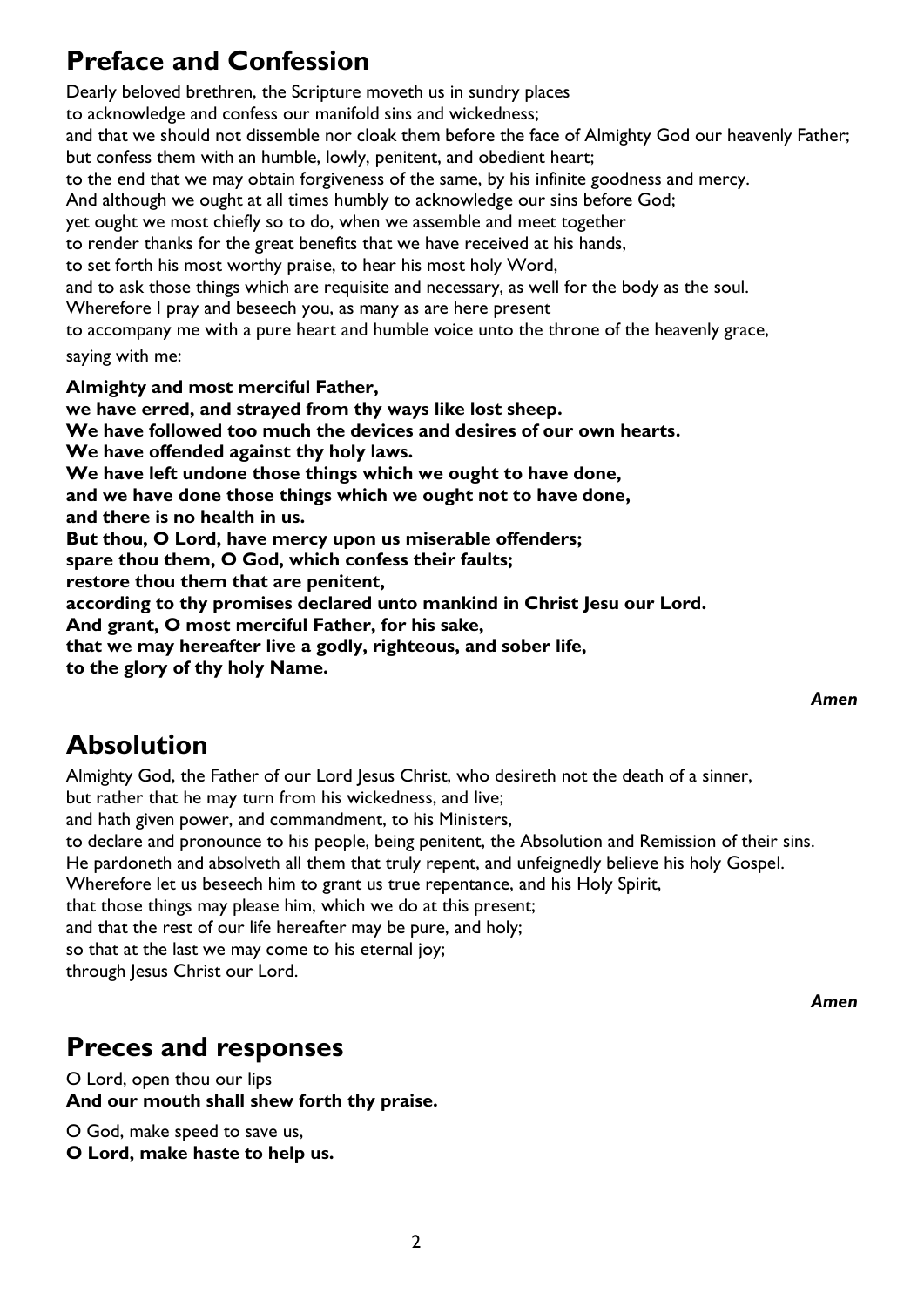**Glory be to the Father, and to the Son, and to the Holy Ghost; as it was in the beginning, is now and ever shall be, world without end.**

Praise ye the Lord. **The Lord's name be praised.**

### **Psalm 146**

*1 Praise the Lord, O my soul while I live will I praise the Lord Yea as long as I have any being I will sing praises to my God.*

*2 Put not your trust in princes nor in any child of man for there is no help in them*

*<sup>3</sup> When the breath of man goeth forth he will turn again to his earth and then all his thoughts perish*

*4 Blessed is he that hath the God of Jacob for his help and whose hope is in the Lord his God*

*<sup>5</sup> Who made heaven and earth the sea and all that therein is who keepeth his promise for ever*

*<sup>6</sup> Who helpeth them to right that suffer wrong and feedeth the hungry*

*7 The Lord looseth men out of prison the Lord giveth sight to the blind*

- *8 The Lord helpeth them that are fallen the Lord careth for the righteous;*
- *9 he Lord careth for the strangers He defendeth the father-less and widow As for the ungodly he turneth it upside down*
- *<sup>10</sup> The Lord they God O Sion shall be King for evermore and throughout all generations*

*Glory be to the Father and to the Son and to the Holy Ghost; as it was in the beginning is now and ever shall be, World without end.*

*Amen*

*Chant in A by James Turle from the Worcester Psalter pointed*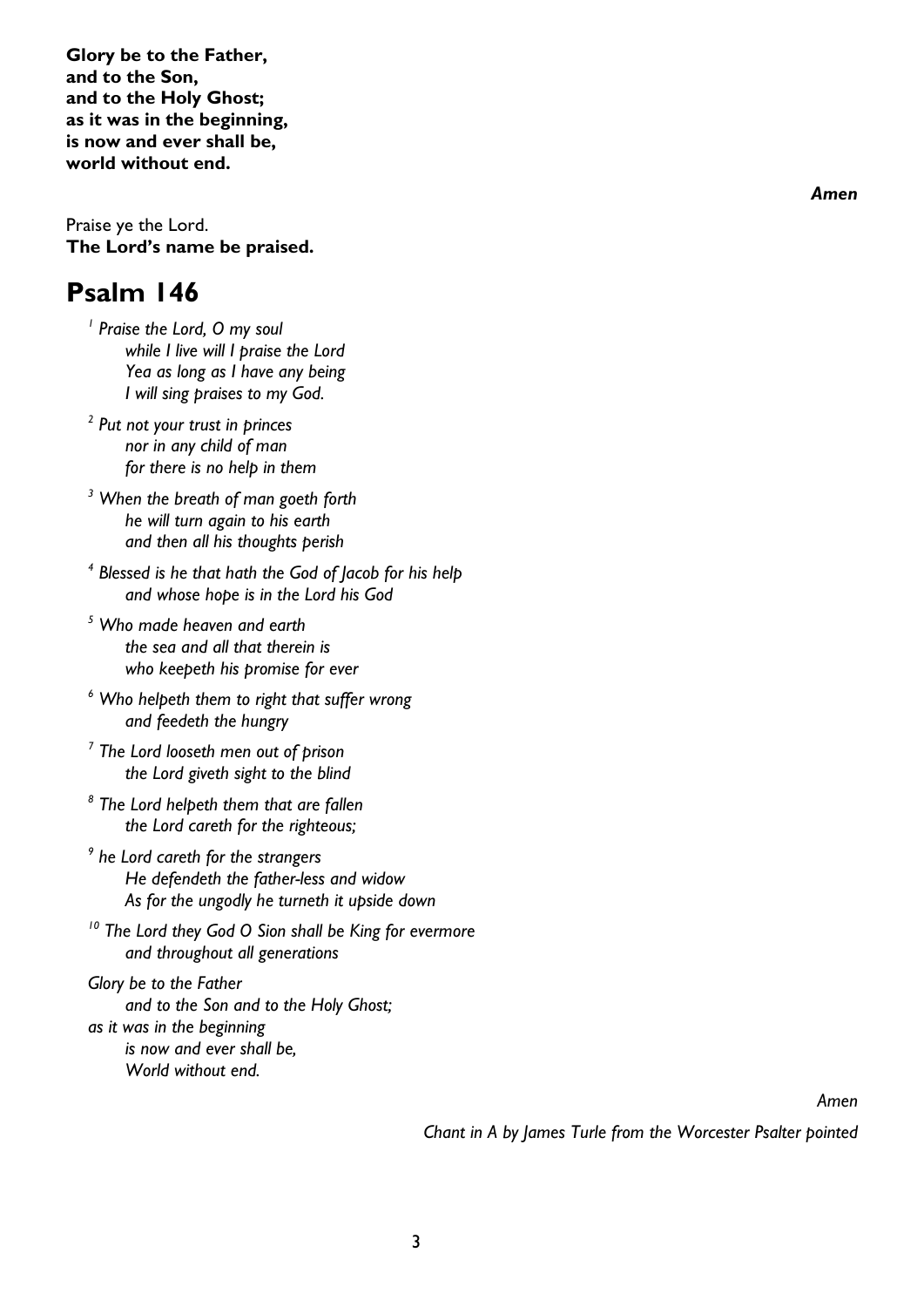# **Psalm 147**

- *<sup>1</sup> O praise the Lord for it is a good thing to sing praises unto our God Yea, a joyful and pleasant thing it is to be thankful*
- *2 The Lord doth build up Jerusalem and gather together the outcasts of Israel*
- *<sup>3</sup>He healeth those that are broken in heart and giveth medicine to heal their sickness*
- *<sup>4</sup> He telleth the number of the stars and calleth them all by their names*
- *<sup>5</sup> Great is our Lord, and great is his power Yea, and his wisdom is infinite*
- *6 The Lord setteth up the meek and bringeth the ungodly down to the ground*
- *<sup>7</sup> O sing unto the Lord with thanksgiving sing praises upon the harp unto our God*
- *<sup>8</sup> Who covereth the heaven with clouds and prepareth rain for the earth and maketh the grass to grow upon the mountains and herb for the use of men*
- *<sup>9</sup> Who giveth fodder unto the cattle and feedeth the young ravens that call upon him*
- *<sup>10</sup> He hath no pleasure in the strength of an horse neither delighteth he in any man's legs*
- *11 But the Lord's delight is in them that fear him and put their trust in his mercy*
- *12 Praise the Lord, O Jerusalem praise thy God, O Sion.*

*Glory be to the Father and to the Son and to the Holy Ghost; as it was in the beginning is now and ever shall be, World without end.*

*Amen*

*Chant in E by Joseph Barnby from the Worcester Psalter pointed*

# **Bible readings**

# **Isaiah 55**

#### *Read by Margaret Goodall*

*1 Come, all you who are thirsty, to the waters! And you who have no money, come, buy and eat! Yes, come, buy wine and milk without money and without price.*

*<sup>2</sup>Why do you spend money for what is not bread? And* spend *your labour for that which does not satisfy?*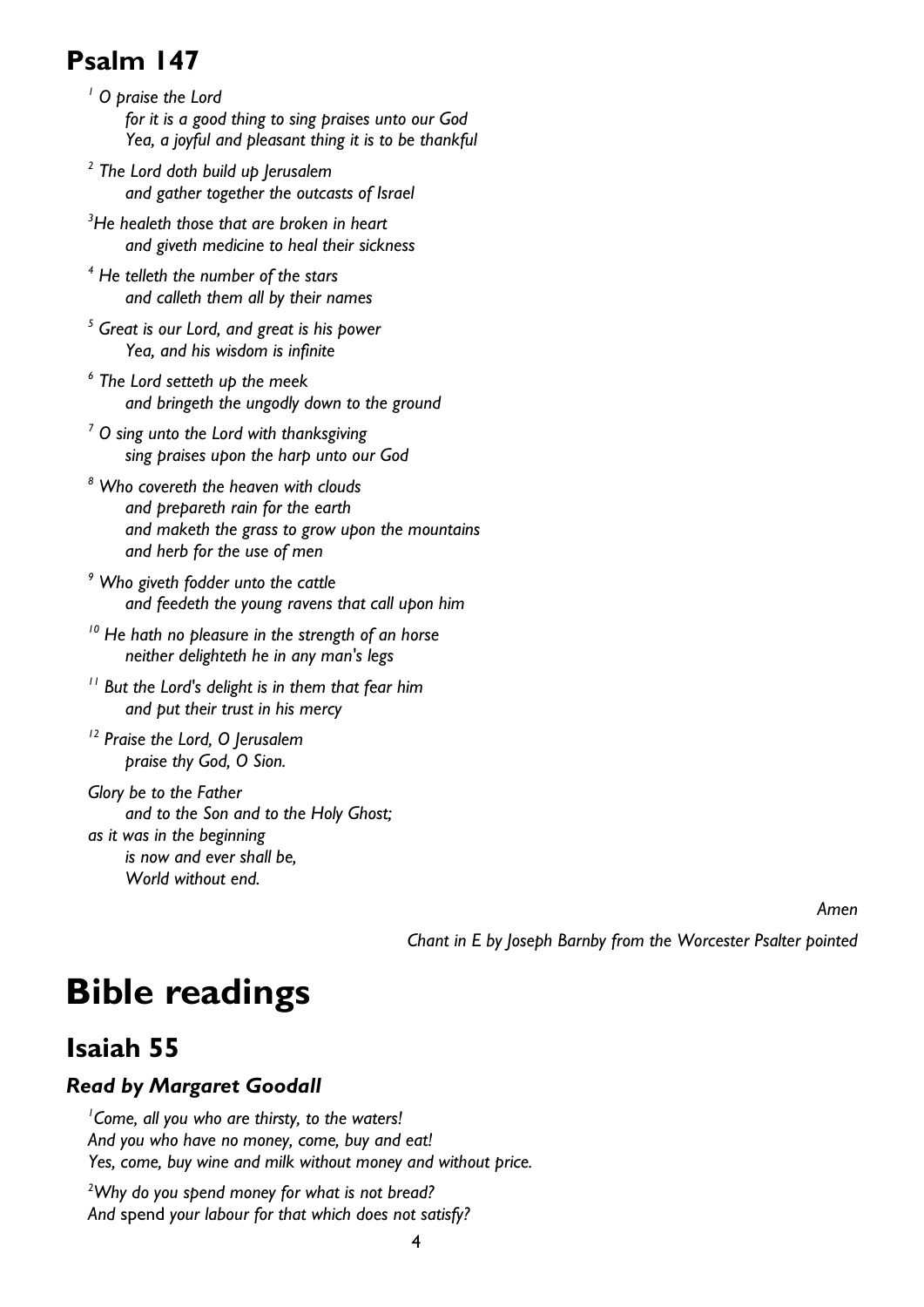*Listen diligently to me, and eat what is good, and let your soul delight itself in fatness.*

*3 Incline your ear and come to me; hear, and your soul will live. And I will cut an everlasting covenant with you, like the reliable covenant promises I made to David.*

*4 Behold, I have given him for a witness to the peoples, a leader and commander to the peoples.*

*5 Behold, you will call a nation that you do not know, and a nation that did not know you will run to you, because of Yahweh your God and for the Holy One of Israel; for he has glorified you.*

*6 Seek Yahweh while he may be found; call on him while he is near.*

*7 Let the wicked person forsake his way and the unrighteous man his thoughts; and let him return to Yahweh, and he will have mercy on him; and let him return to our God, for he will abundantly pardon.*

*8 "For my thoughts are not your thoughts, neither are your ways my ways," says Yahweh.*

*9 "For as the heavens are higher than the earth, so are my ways higher than your ways, and my thoughts than your thoughts.*

*<sup>10</sup>For as the rain and the snow comes down from heaven and does not return there, but waters the earth and makes it bring forth and bud and gives seed to the sower and bread to the eater,*

*<sup>11</sup>so will my word be that goes forth out of my mouth; it will not return to me void, but it will accomplish what I please, and it will prosper in the thing I sent it to do.*

*<sup>12</sup>For you will go out with joy and be led forth with peace; the mountains and the hills will break forth into singing before you, and all the trees of the fields will clap their hands.*

*13 Instead of the thorn will come up the fir tree, and instead of the brier will come up the myrtle tree; and it will be to Yahweh for a name, for an everlasting sign that will not be cut off."*

# **Magnificat**

**<sup>1</sup> My soul doth magnify the Lord: and my spirit hath rejoiced in God my Saviour. <sup>2</sup> For he hath regarded: the lowliness of his handmaiden.**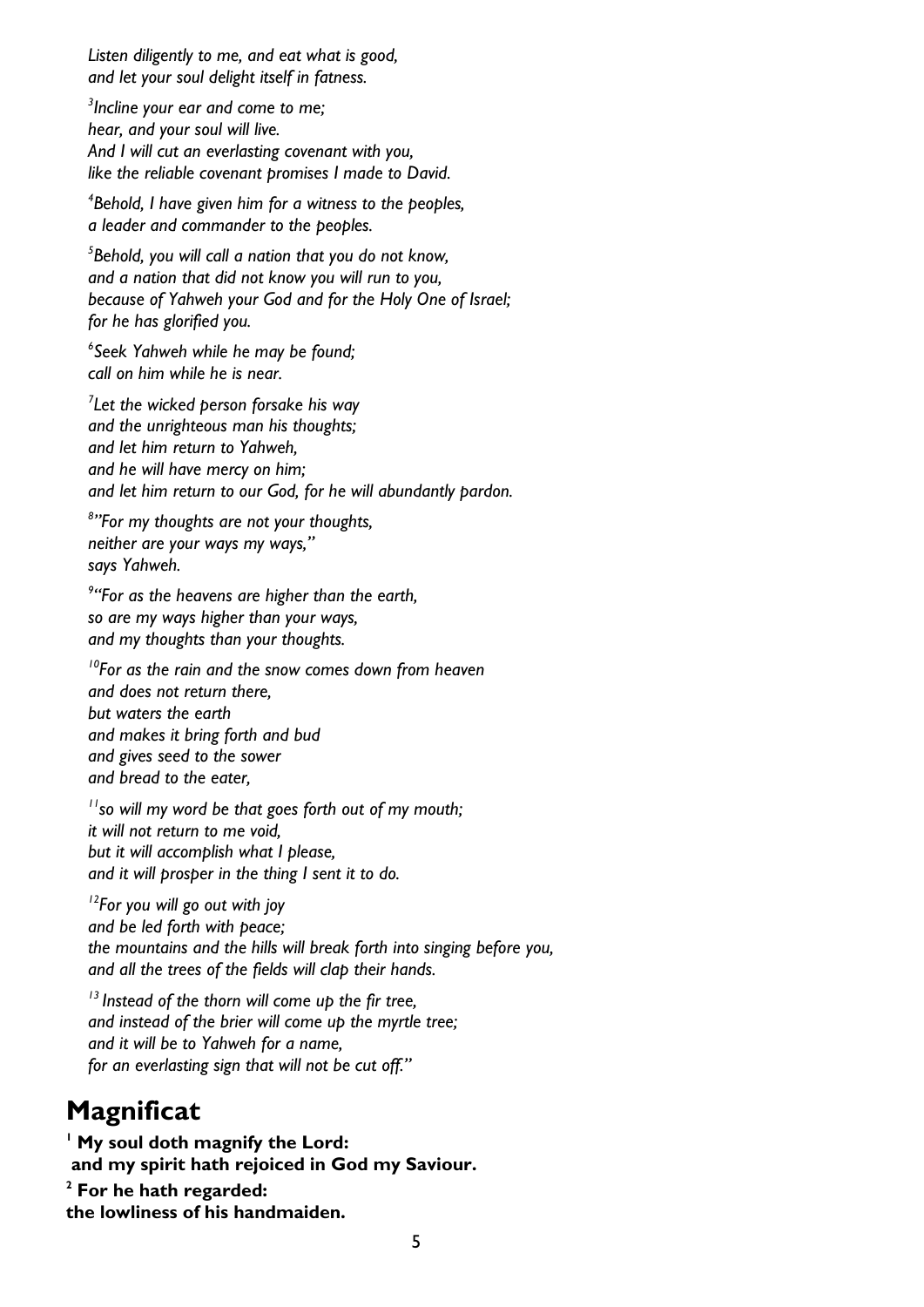**<sup>3</sup> For behold, from henceforth: all generations shall call me blessèd.**

**<sup>4</sup> For he that is mighty hath magnified me: and holy is his Name.**

**<sup>5</sup> And his mercy is on them that fear him: throughout all generations.**

**<sup>6</sup> He hath shewed strength with his arm: he hath scattered the proud in the imagination of their hearts.**

**<sup>7</sup> He hath put down the mighty from their seat: and hath exalted the humble and meek.**

**<sup>8</sup> He hath filled the hungry with good things: and the rich he hath sent empty away.**

**<sup>9</sup> He remembering his mercy hath holpen his servant Israel: as he promised to our forefathers, Abraham and his seed for ever.**

*Luke 1: 46–55*

**Glory be to the Father, and to the Son: and to the Holy Ghost; as it was in the beginning, is now and ever shall be: world without end.**

*Amen*

### **Luke 10: 1–9**

#### *Read by Richard May-Miller*

*<sup>1</sup> [Now after these things the Lord appointed 72 others and sent them on ahead of him, two by two, into every](https://www.revisedenglishversion.com/Luke/chapter10/1)  [city and place where he himself was about to go.](https://www.revisedenglishversion.com/Luke/chapter10/1)*

*2 And he said to them, 'The harvest indeed is abundant, but the laborers are few. Therefore, implore the Lord of the harvest to send out laborers into his harvest.*

*<sup>3</sup> [Go! Pay attention; I am sending you out as lambs in](https://www.revisedenglishversion.com/Luke/chapter10/3) the midst of wolves.*

*4 [Carry no purse, no traveling-bag, no sandals; and greet no one on the road.](https://www.revisedenglishversion.com/Luke/chapter10/4)*

*5 And into whatever house you enter, first say, "Peace be to this house."*

*6 And if a son of peace is there, your peace will rest on him, but if not, it will return to you again.*

*7 And stay in that same house, eating and drinking what they provide, for the labourer is worthy of his hire. Do not go from house to house.*

*8 And into whatever city you enter, and they receive you, eat such things as are set before you,*

*9 and heal the sick that are in it, and say to them, "The Kingdom of God has drawn near to you."'*

*REV*

### **Nunc dimittis**

**<sup>1</sup> Lord, now lettest thou thy servant depart in peace: according to thy word.**

**<sup>2</sup> For mine eyes have seen: thy salvation;**

**<sup>3</sup> Which thou hast prepared: Israel. before the face of all people;**

**<sup>4</sup> To be a light to lighten the Gentiles: and to be the glory of thy people;**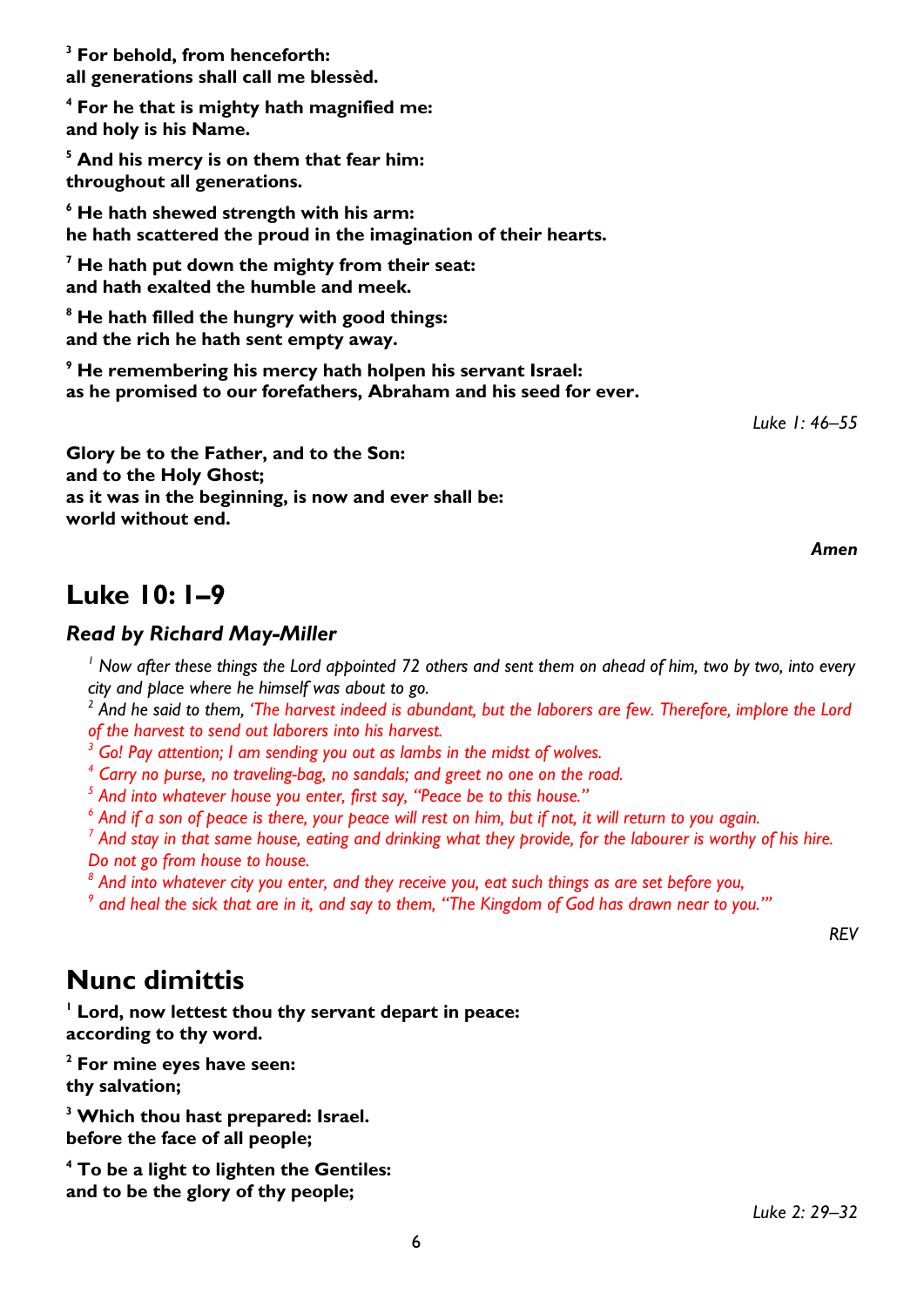**Glory be to the Father, and to the Son: and to the Holy Ghost; as it was in the beginning, is now and ever shall be: world without end.**

## **The Apostles' Creed**

**I believe in God the Father almighty, maker of heaven and earth: and in Jesus Christ his only Son our Lord, who was conceived by the Holy Ghost, born of the Virgin Mary, suffered under Pontius Pilate, was crucified, dead, and buried. He descended into hell; the third day he rose again from the dead; he ascended into heaven, and sitteth at the right hand of God the Father almighty; from thence he shall come to judge the quick and the dead. I believe in the Holy Ghost; the holy catholic Church; the communion of saints; the forgiveness of sins; the resurrection of the body, and the life everlasting.**

#### **Preces and responses**

The Lord be with you. **And with thy spirit.**

Let us pray.

Lord, have mercy upon us. **Christ, have mercy upon us.** Lord, have mercy upon us.

**Our Father, which art in heaven, hallowed be thy name; thy kingdom come; thy will be done, on earth as it is in heaven. Give us this day our daily bread. And forgive us our trespasses as we forgive them that trespass against us. And lead us not into temptation; but deliver us from evil.**

O Lord, shew thy mercy upon us. **And grant us thy salvation.**

O Lord, save the Queen. **And mercifully hear us when we call upon thee.** *Amen*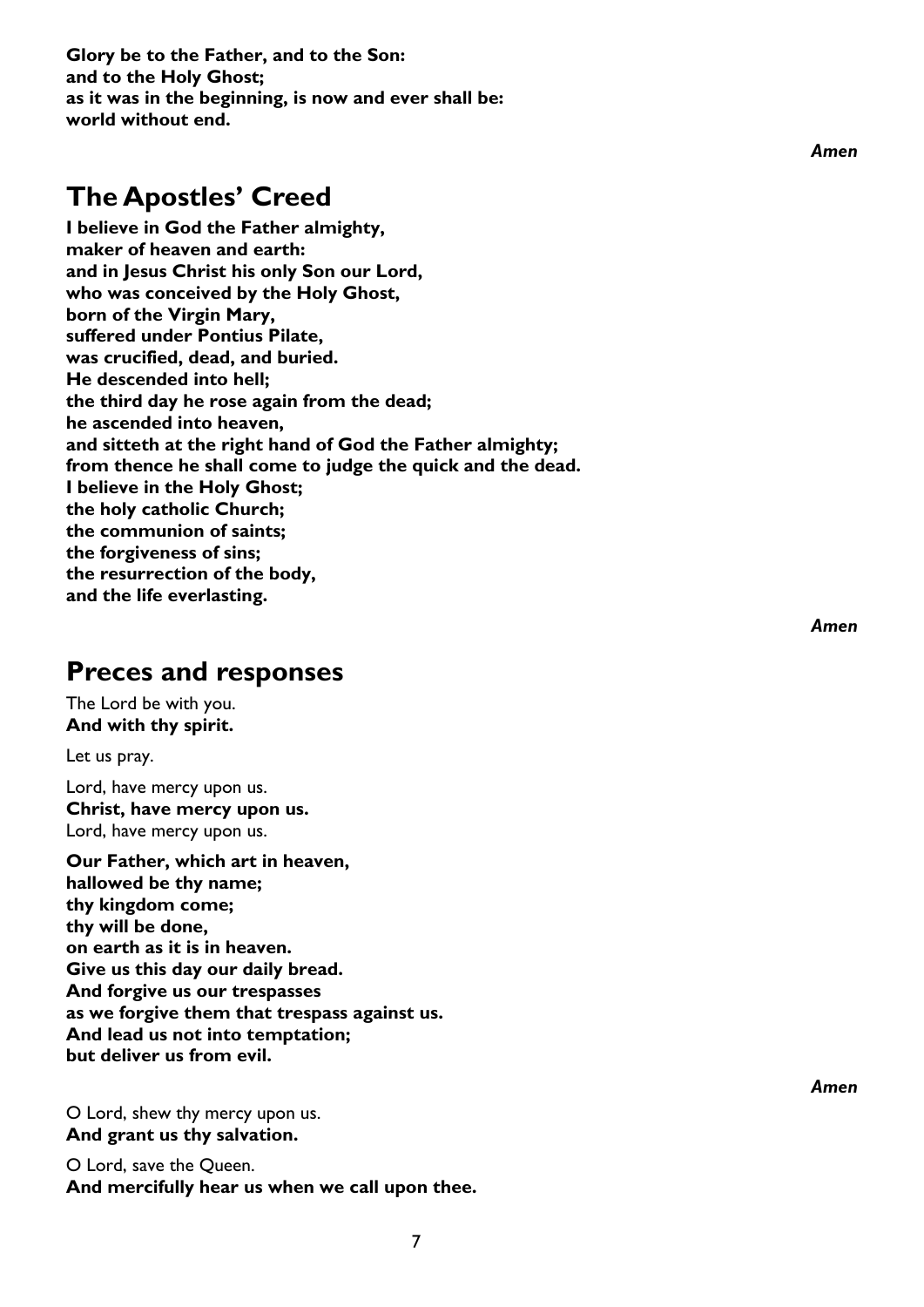Endue thy ministers with righteousness. **And make thy chosen people joyful.**

O Lord, save thy people. **And bless thine inheritance.**

Give peace in our time, O Lord. **Because there is none other that fighteth for us, but only thou, O God.**

O God, make clean our hearts within us. **And take not thy Holy Spirit from us.**

## **Anthem: Os justi**

Os justi metabitur spaientiam et lingua ejus loquetur judicium. Lex Dei eius in corde ipsius et non supplantabuntur gressus ejus. Alleluia

*Translation*

The mouth of the righteous utters wisdom and his tongue speaks what is just. The law of his God is in his heart and his feet do not falter. Alleluia

## **Intercessions**

Heavenly father on this the feast of Saint Luke we remember all those who are involved in healing in all sorts of forms: those who work to heal the body, the mind or the spirit. We pray particularly for the NHS and for all those who work on the front line particularly during the Coronavirus epidemic; for those who sometimes put their own lives on the line for the sake of others. We also pray for those who work for the healing of people's minds at a time when many of us are under more pressure than ever before. Lord grant to your people the gifts and the calling to heal and work for the healing of others and help us all in the ways that we speak and act and pray to become agents of healing and peace and reconciliation.

Lord in your mercy, **hear our prayer.**

On this feast of St Luke we pray for all those who are historians who take a record of the things that they see and pass it on to others; for those who are bearing witness to the things they see in the news and in the world around them. And so we pray not only for those who make records of things long gone, we also pray for people who tell the stories of today, help us to proclaim truth and not attempt to obscure the truth behind slogans and false promises. Help us as a community to be people who value the truth and the quest for the truth.

Lord in your mercy,

#### **hear our prayer.**

And on this day we pray for people, both here in Milton Keynes and across the world who suffer in body, mind or spirit. We pray for those whose health is under threat but also for those whose livelihood, whose employment, whose ability to eat or provide for their family has been put at risk by the pandemic and the consequences of it. Lord we pray for healing, not only for individuals but also for communities, for justice and for reconciliation. Lord pour out your spirit upon us and all your people so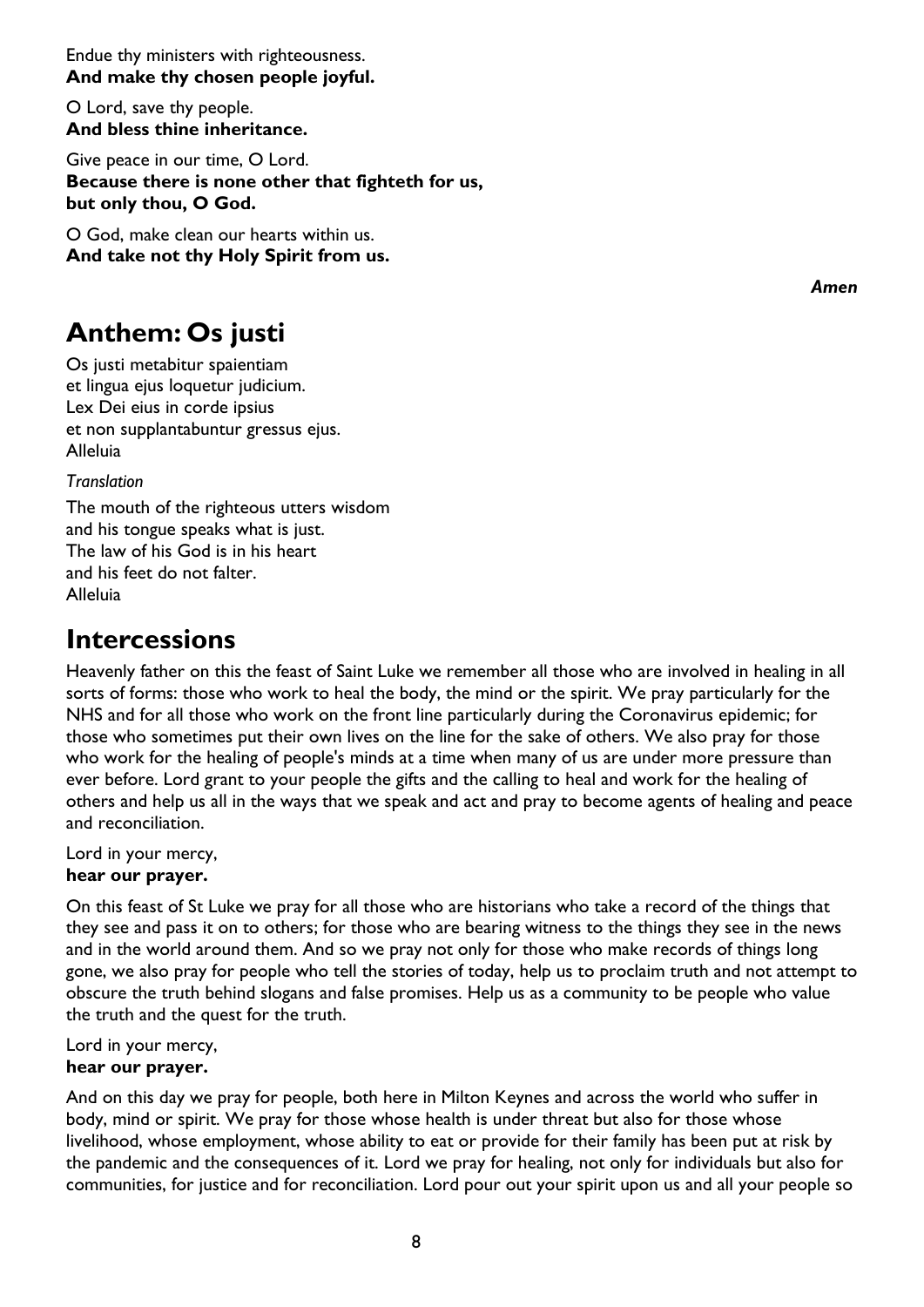that we would know your blessings, respond to your call and seek your kingdom both in the age to come and in the places where we find ourselves

Lord in your mercy, **hear our prayer.**

And so, Lord, we offer ourselves to you. We may not be physicians or healers or historians or journalists, but we are people who you call. So grant us healing and hope but also purpose, help us to serve you, not just in the church but also in the world amongst the people you call us to love.

**Merciful father, accept these prayers for the sake of your son our saviour, Jesus Christ.**

*Amen*

## **Hymn: Christ's is the world in which we move**

**Christ's is the world in which we move, Christ's are the folk we're summoned to love, Christ's is the voice which calls us to care, and Christ is the one who meets us here.**

*To the lost Christ shows his face; to the unloved he gives his embrace; to those who cry in pain or disgrace, Christ makes, with his friends, a touching place.*

**Feel for the people we most avoid, strange or bereaved or never employed; feel for the women, and feel for the men who feel that their living is all in vain.**

*To the lost Christ shows his face; to the unloved he gives his embrace; to those who cry in pain or disgrace, Christ makes, with his friends, a touching place.*

**Feel for the parents who've lost their child, feel for the women whom men have defiled, feel for the baby for whom there's no breast, and feel for the weary who find no rest.**

*To the lost Christ shows his face; to the unloved he gives his embrace; to those who cry in pain or disgrace, Christ makes, with his friends, a touching place.*

**Feel for the lives by life confused, riddled with doubt, in loving abused; feel for the lonely heart, conscious of sin, which longs to be pure but fears to begin.**

*To the lost Christ shows his face; to the unloved he gives his embrace; to those who cry in pain or disgrace, Christ makes, with his friends, a touching place.*

> *John L. Bell & Graham Maule, The Iona Community (1989) CCL31580*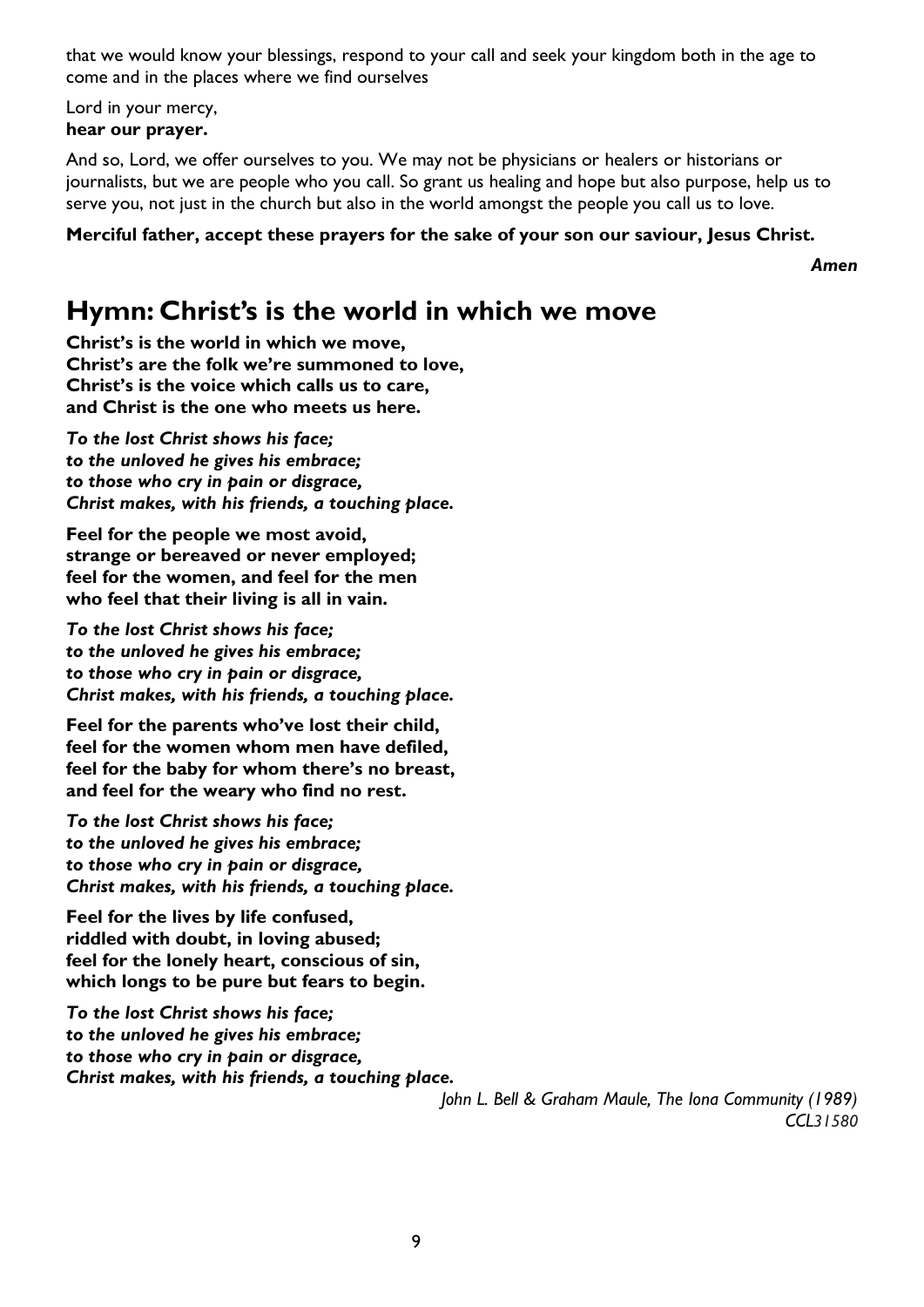# **Address**

#### *By Revd Tim Norwood*

In this service we are remembering Luke, who Paul referred to as the beloved physician. We don't know much about him, but one of the great stories is that he was some kind of physician or healer. And so today is always a good occasion on which to remember those who work in healing professions: those who are doctors, nurses, carers in all sorts of ways. And at this time, as we are still facing the impact of the coronavirus pandemic, it is particularly good to remember those who are called to heal.

Luke was also a historian. He was someone whose job was to record the things that first of all Jesus did, the gospel stories that he received from others, but then later to record the stories and events that impacted the early church and particularly Paul (with whom he travelled on many occasions and knew to the end of Paul's life).

Luke is a very interesting character for us to remember as we contemplate the world around us at this time. Luke as a physician, as a healer, reminds us of our call as Christians, as God's people, to be agents of healing in this world, and his role as a historian reminds us of the importance of taking truth seriously. We live in a world where often we're told we live in a post-truth world, where fake news can have more impact than the truth that might exist behind it. But we are called to keep seeking for the reality that exists beyond the headlines. And it's with these true two poles of the physician (the healer) and the truth seeker that I think we come to celebrate Luke this evening.

There is this one tradition which may or may not be true that Luke was one of the group of seventy who were sent out by Jesus to travel the lengths and the breadths of the country: visiting different towns, visiting different houses – which of course would not be allowed at this point in 2020 – although he did stay in houses and not move around. There is this tradition that Luke may have been one of those seventy who was sent who experienced what God could do and came back rejoicing. That may or may not be true, but it is an important story again for us – a reminder that Jesus doesn't just send a few people, but he sends us all out to seek the Kingdom. It is the call of the church to proclaim the fact that the Kingdom of Heaven is near; it's coming near each day. It reveals itself in every sign of love, in every sign of hope. Whenever we engage in the healing work of Christ, the Kingdom is coming near. Whenever we discover the truth behind the lies, the Kingdom is coming near. And each day we are called to be its agents, and to be and to proclaim the truth of the Kingdom: not just in words but also in action. So in the midst of the pandemic, in the midst of lock-down, in the midst of a rapidly changing world, Luke shines a light on the people that we are called to be. So may we be people of the Gospel; people of the Kingdom; people of the Truth; people of healing and hope in a broken world.

# **Hymn: We have a gospel to proclaim**

**We have a gospel to proclaim, good news for all throughout the earth; the gospel of a Saviour's name: we sing his glory, tell his worth.**

**Tell of his birth at Bethlehem not in a royal house or hall but in a stable dark and dim, the Word made flesh, a light for all.**

**Tell of his death at Calvary, hated by those he came to save, in lonely suffering on the cross; for all he loved his life he gave.**

**Tell of that glorious Easter morn: empty the tomb, for he was free. He broke the power of death and hell that we might share his victory.**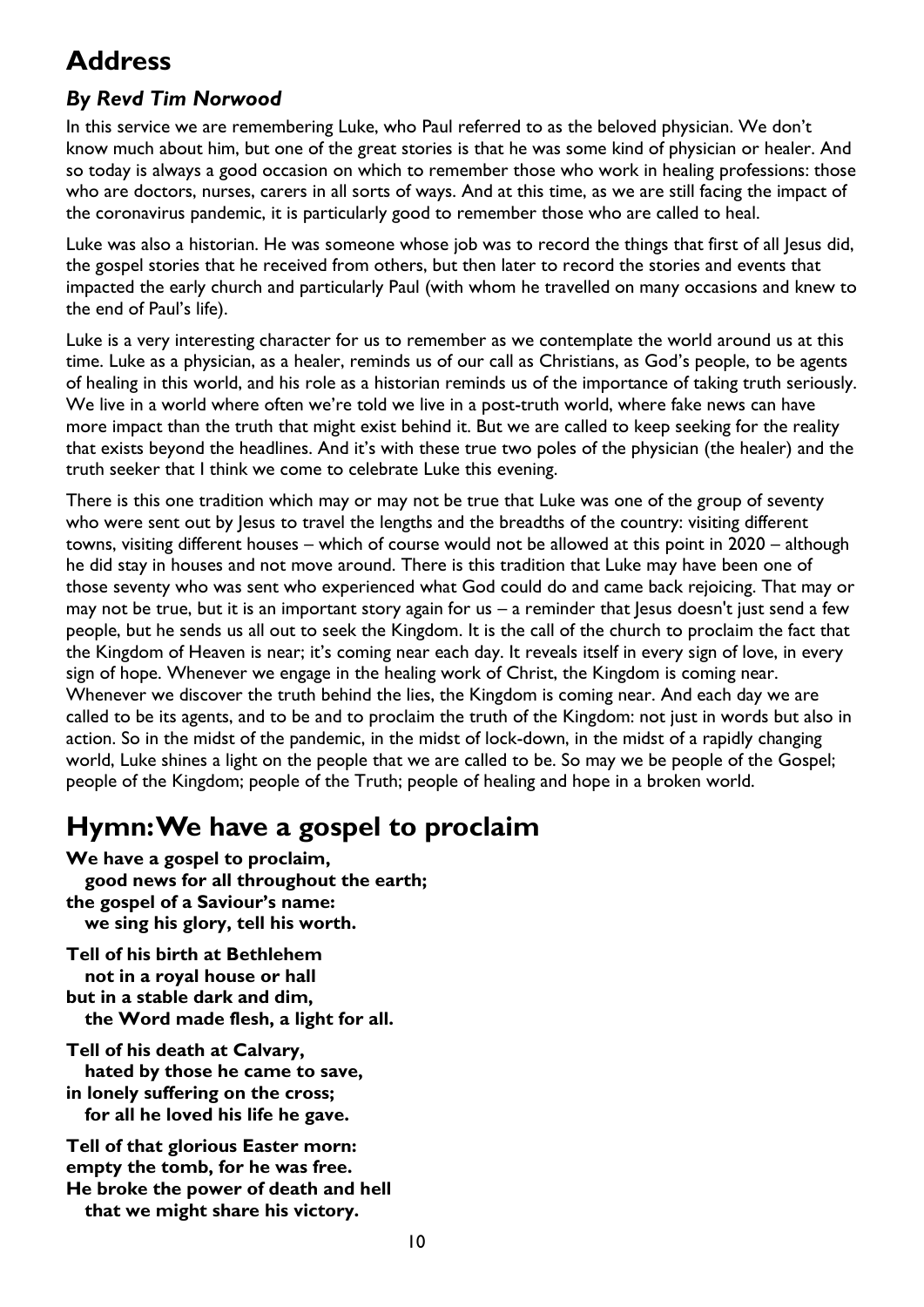**to live for him, the Lamb who died. Now we rejoice to name him King: Jesus is Lord of all the earth.**

**Tell of his reign at God's right hand,**

**by all creation glorified. He sends his Spirit on his church**

**This gospel-message we proclaim: we sing his glory, tell his worth.**

*Edward J. Burns (*b. *1938) CCL31580*

#### **Blessing**

The peace of God which passes all understanding keep your hearts and mind in the knowledge and love of God and of his Son Jesus Christ our Lord, and the blessing of God Almighty, the Father, the Son and the Holy Spirit be with you and remain you always.

*Amen*

## **Sung Blessing: Go forth into the world in peace**

Go forth into the world in peace; be of good courage; be of good courage. (*Twice*) Hold fast that which is good; render to no one evil for evil; strengthen the faint hearted; support the weak; help the afflicted; honour all people; rejoicing in the power of the Holy Spirit and he blessing of God Almighty, the Father, the Son, and the Holy Ghost be among you and remain with you for ever.